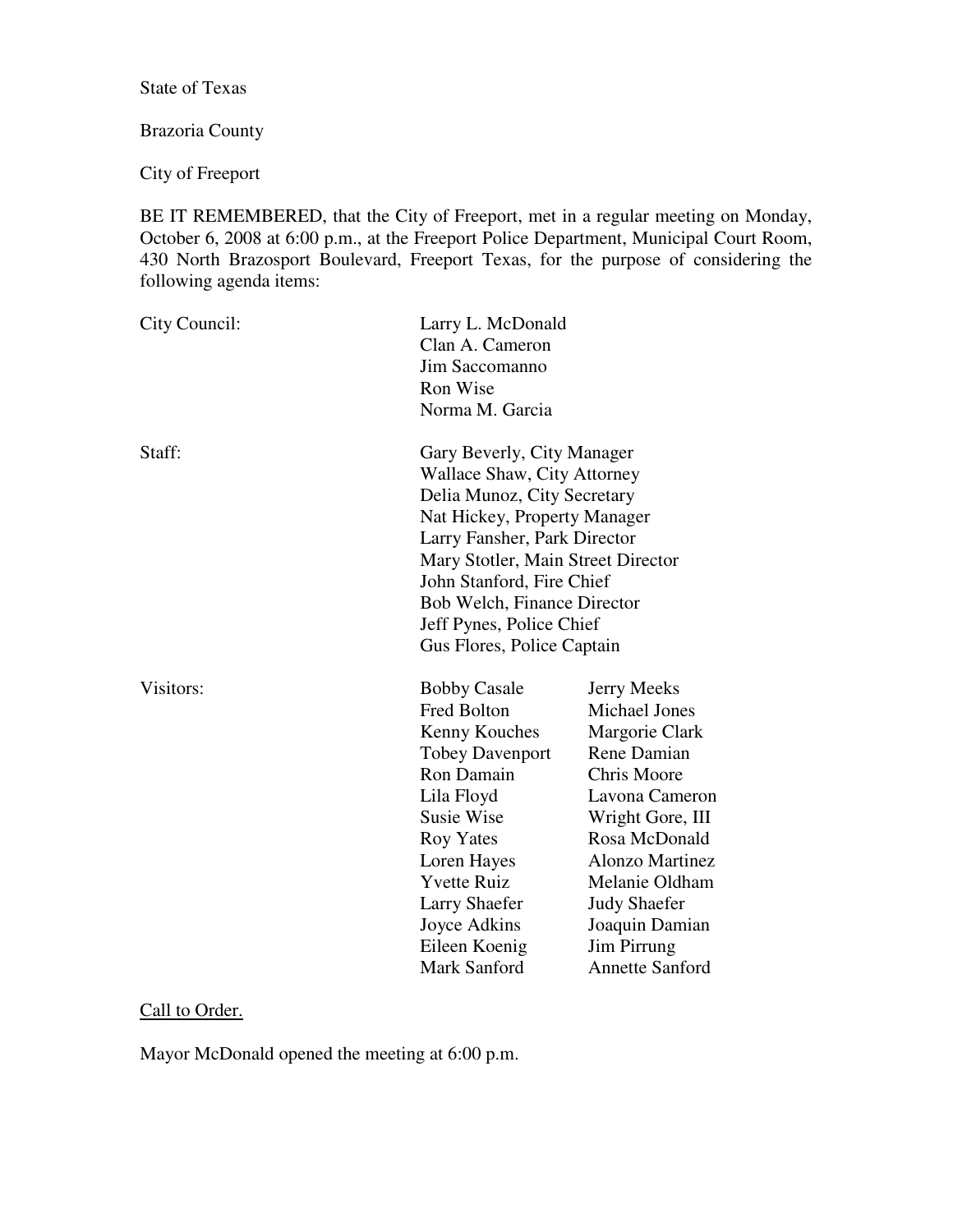# Invocation.

Chris Moore of the Velasco Baptist Church offered the invocation.

# Pledge of Allegiance.

Mayor McDonald led the Pledge of Allegiance.

Consideration of the approval of the September 26, 2008 Council Minutes.

On a motion by Councilman Cameron, seconded by Councilman Wise, with all present voting "aye", Council unanimously approved September 26, 2008 Council Minutes.

## Attending Citizens and Their Business.

Lavona Cameron,  $806 \text{ W}$ .  $4^{\text{th}}$  Street, complained that the city packets are being placed in her mail box.

Jim Pirrung, 101 Dolphin Lane, appreciated the City cleaning up the debris at Bridge Harbor Sub Division.

Pixie Floyd, 832 Leder Street, said it was a pleasure to work with great people, serving the National Guard, Fire Department, Police Department, and Forestry Department, Fema, truck drivers and others who came to eat at River Place, during Hurricane Ike. She thanked various city employees and citizens who helped.

Joyce Adkins, 102 North C, asked why the oleanders were being removed from the entrance way. Mr. Fansher stated that it was a safety concern.

Joaquin Damian, from San Antonio thanked Mayor McDonald and members of the council for not raising his taxes. He thanked Mayor McDonald for doing the job they were asked to do.

Bobby Casale, 135 Snapper Lane, said he was not aware that Councilwoman Garcia had been ill.

Consideration of the approval of Ordinance No. 2008-2211 enacting and adopting a supplement (S-12) to the Code of Ordinances of the City of Freeport.

Councilman Wise detected an error in the supplement (S-12) to the Code. Mr. Shaw explained that the page would be redone with the American Legal Publishing Corporation, with that said: On a motion by Councilman Cameron, seconded by Councilman Wise, with all present voting "aye", Council unanimously approved Ordinance No. 2008-2211 enacting and adopting a supplement (S-12) to the Code of Ordinances of the City of Freeport.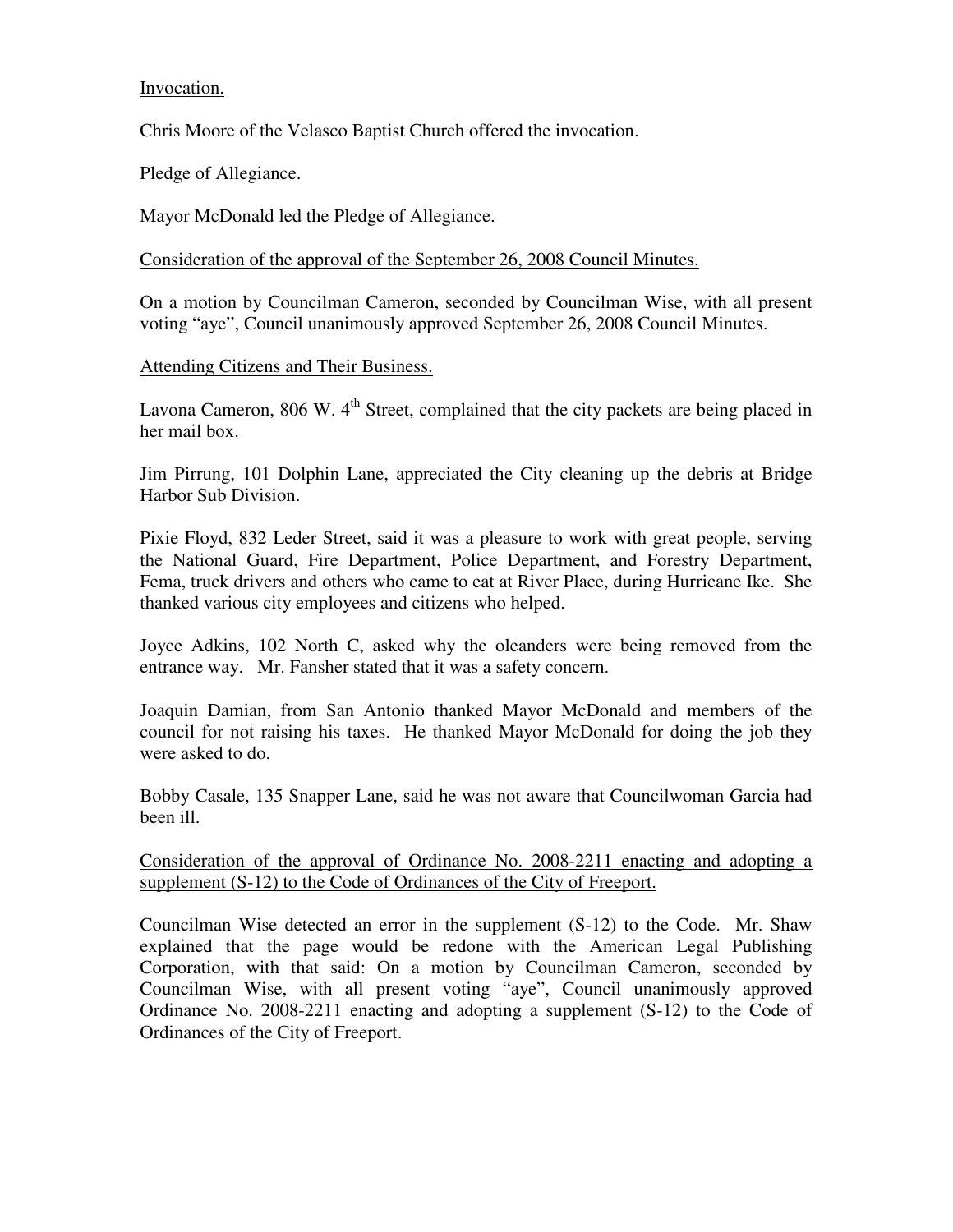Consideration of the approval of authorizing the Mayor to sign a 2008-2009 Fiscal Year Interlocal Agreement between Brazoria County and the City of Freeport for street work.

On a motion by Councilman Cameron, seconded by Councilman Wise, with all present voting "aye", Council unanimously approved authorizing the Mayor to sign a 2008-2009 Fiscal year Interlocal Agreement between Brazoria County and the City of Freeport for Street work.

Consideration of the approval of selling the City's interest on Block 731, Lot 24, Velasco Townsite, ID # 8110-3293-000, known as 1323 North Ave. K.

On a motion by Councilman Cameron, seconded by Councilman Wise, with all present voting 4 to l, Council approved selling the City's interest on Block 73l, Lot 24, Velasco Townsite, ID # 8110-3293-000, known as 1323 North Ave. K. Councilwoman Garcia opposed.

Consideration of the approval of selling the City's interest on Block, 692, Lot 3, Velasco Townsite, ID # 8110-2871-000, known as 1120 N. Ave. O.

On a motion by Councilman Cameron, seconded by Councilman Wise, with all present voting 4 to l, Council approved selling the City's interest on Block 692, Lot 3, Velasco Townsite, ID # 8110-2871-000, known as 1120 North Ave. O. Councilwoman Garcia opposed.

Consideration of the approval of selling the City's interest on Block 4, Lot 20, Bridge Harbor , Sec. 2, ID # 2190-0246-000, known as Bridge Harbor.

On a motion by Councilman Cameron, seconded by Councilman Wise, with all present voting 4 to l, Council approved selling the City's interest on Block 4, Lot 20, Bridge Harbor, Sec. 2, ID # 2190-0246-000, known as Bridge Harbor. Councilwoman Garcia opposed.

Consideration of the approval of appointing a qualified person to the Board of Adjustment Board.

On a motion by Councilman Cameron, seconded by Councilman Wise, with all present voting 4 to l, Council approved Loren Stuart Hayes to the Board of Adjustment. Councilwoman Garcia opposed.

Consideration of authorizing hurricane pay for salaried employees.

John Stanford, Fire Chief stated that all City employees pulled together during Hurricane Ike and requested salaried exempt employees be compensated.

On a motion by Councilman Wise, seconded by Councilman Saccomanno, with all present voting "aye", Council authorized over time pay for hurricane pay for salaried employees and 5 days vacation for employees that make over 60,000. Chief Stanford thanked council for the city employees.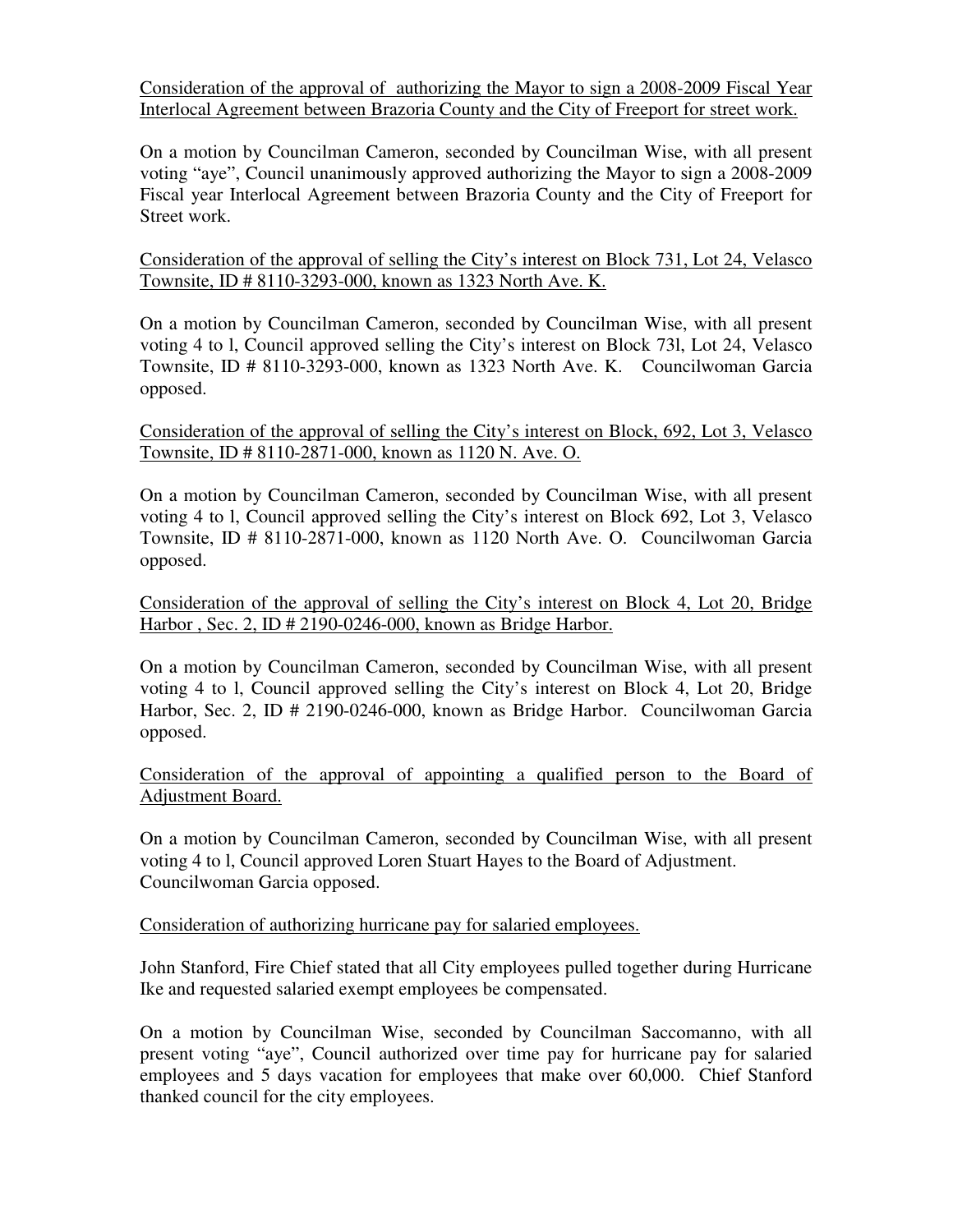# Consideration of any action to be taken as a result of the Executive Session.

A motion by Councilman Cameron, seconded by Councilman Wise, with all present voting 3 to 2 to suspend Gary Beverly with pay and direct the City Secretary to send notice pursuant to his contract a Public Hearing on October 20, 2008 at 6:00 p.m. Councilman Saccomanno and Councilwoman Garcia opposed.

## Elected Official Report

Councilman Saccomanno stated that the Main Street board meets next week.

# **Work Session**:

# Administration Report

Gary Beverly stated that an agenda had been posted for October 8, 2008 at 6:00 p.m. to discuss the impact of the Velasco Boulevard road construction.

## A. Discussion regarding Main Street grants.

Mary Stotler, Main Street Director explained accusations regarding grants that had been awarded to two of the board members. She explained how the grants work. The grant money awarded by the Main Street program is not taxpayer money. All grant money is raised by the board itself and through donations and fundraisers. All expenditures and invoices are justified.

Pixie Floyd asked why she and Sandra Leavey were singled out.

Councilman Cameron said questions had been answered satisfactorily and considered the issue resolved.

McDonald closed the work session and opened the Executive Session at 7:15 p.m.

## **Executive Session**

Section 551.074, Government Code:

Deliberations concerning the appointment, employment, evaluation, reassignment, duties, discipline or dismissal of a public officer or employee or to hear a complaint or charge against an officer or employee, to wit:

## A. City Manager

Mayor McDonald closed the Executive Session to reconvene the open meeting at 8:25 p.m. to take action on item #13 as a result of the Executive Session.